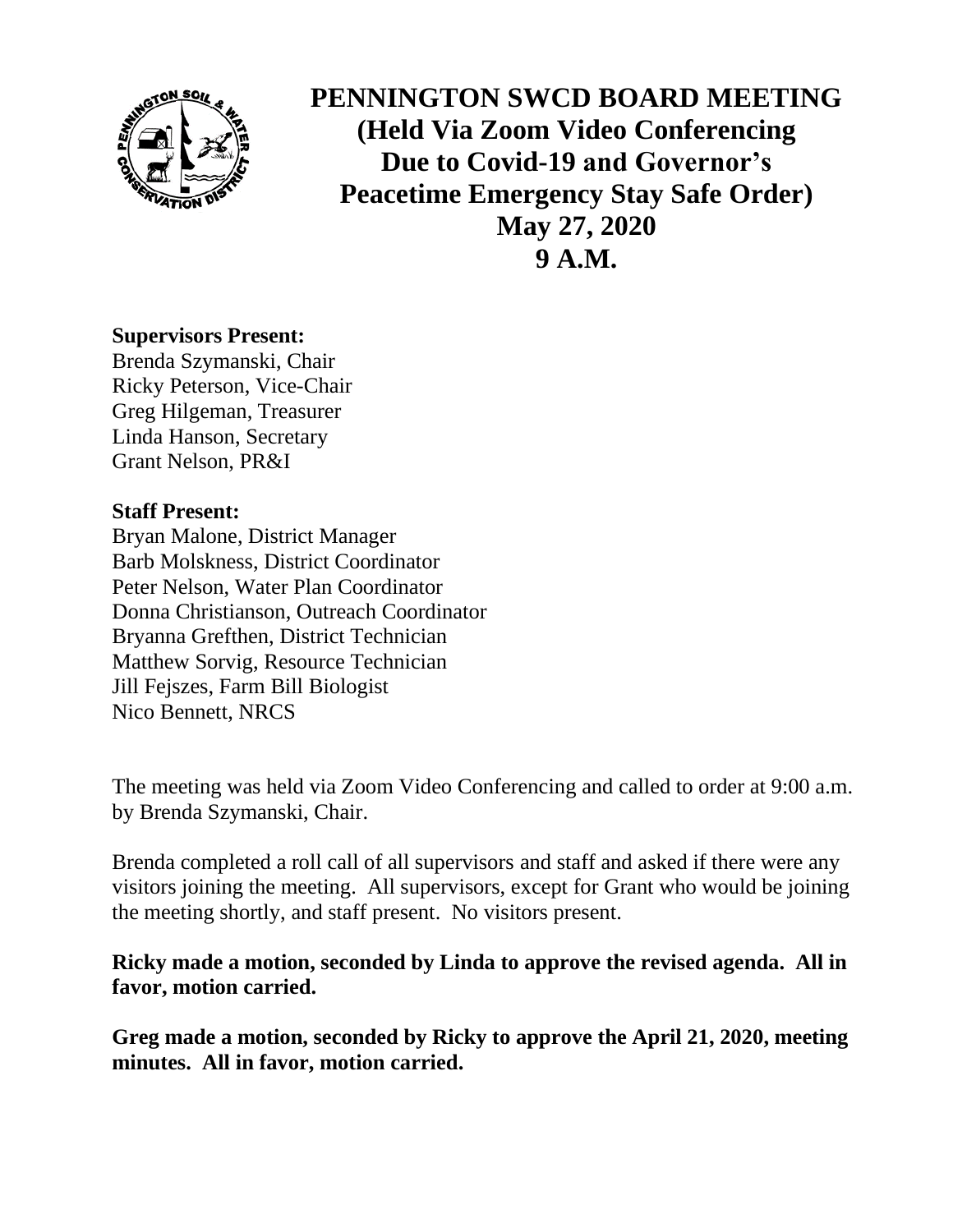May 27, 2020 Minutes

Barb reviewed the April 2020 Financial Report. **Linda made a motion, seconded by Ricky to approve the April 2020 Financial Report. All in favor, motion carried.**

**Greg made a motion, seconded by Linda to approve payment of the following bills:**

| <b>Roseau SWCD</b>              | \$<br>900.00   |
|---------------------------------|----------------|
| <b>Roseau SWCD</b>              | \$<br>240.25   |
| <b>Bailey Nursery</b>           | \$<br>1,051.00 |
| <b>TRF Times/Watch</b>          | \$<br>102.00   |
| <b>Chase Card Service</b>       | \$<br>198.60   |
| <b>Alpha Nurseries</b>          | \$<br>220.00   |
| <b>Schumacher's Nursery</b>     | \$<br>9,542.25 |
| <b>TRF Radio</b>                | \$<br>73.00    |
| <b>Verizon</b>                  | \$<br>50.16    |
| <b>Office of MN IT Services</b> | \$<br>57.48    |
| <b>MARCO</b>                    | \$<br>24.06    |
| <b>East Polk SWCD</b>           | \$<br>50.50    |
| <b>NEC Cloud Communications</b> | \$<br>66.28    |
| <b>Wade Joppru</b>              | \$<br>300.00   |
| <b>April Ballard</b>            | \$<br>250.00   |
| All in favor, motion carried.   |                |

The CD that matured in May ending in #5743 at Northern State Bank was renewed for 12 months at 1%.

Rates were reviewed for the maturing CD at Border State Bank. **Greg made a motion, seconded by Ricky to renew the CD ending in #3595 as a flex CD (the current rate can be changed once during the term for a better rate) for 24 months at 0.75%. All in favor, motion carried.**

**Greg made a motion, seconded by Ricky to approve the following percent-based State cost-share application for decommissioning two wells: FY16-02 Tim McCorkle \$500.00 All in favor, motion carried.**

**Linda made a motion, seconded by Greg to approve the following percent-based State cost-share application for well sealing: FY16-03 Evadell Tangquist \$250.00 All in favor, motion carried.**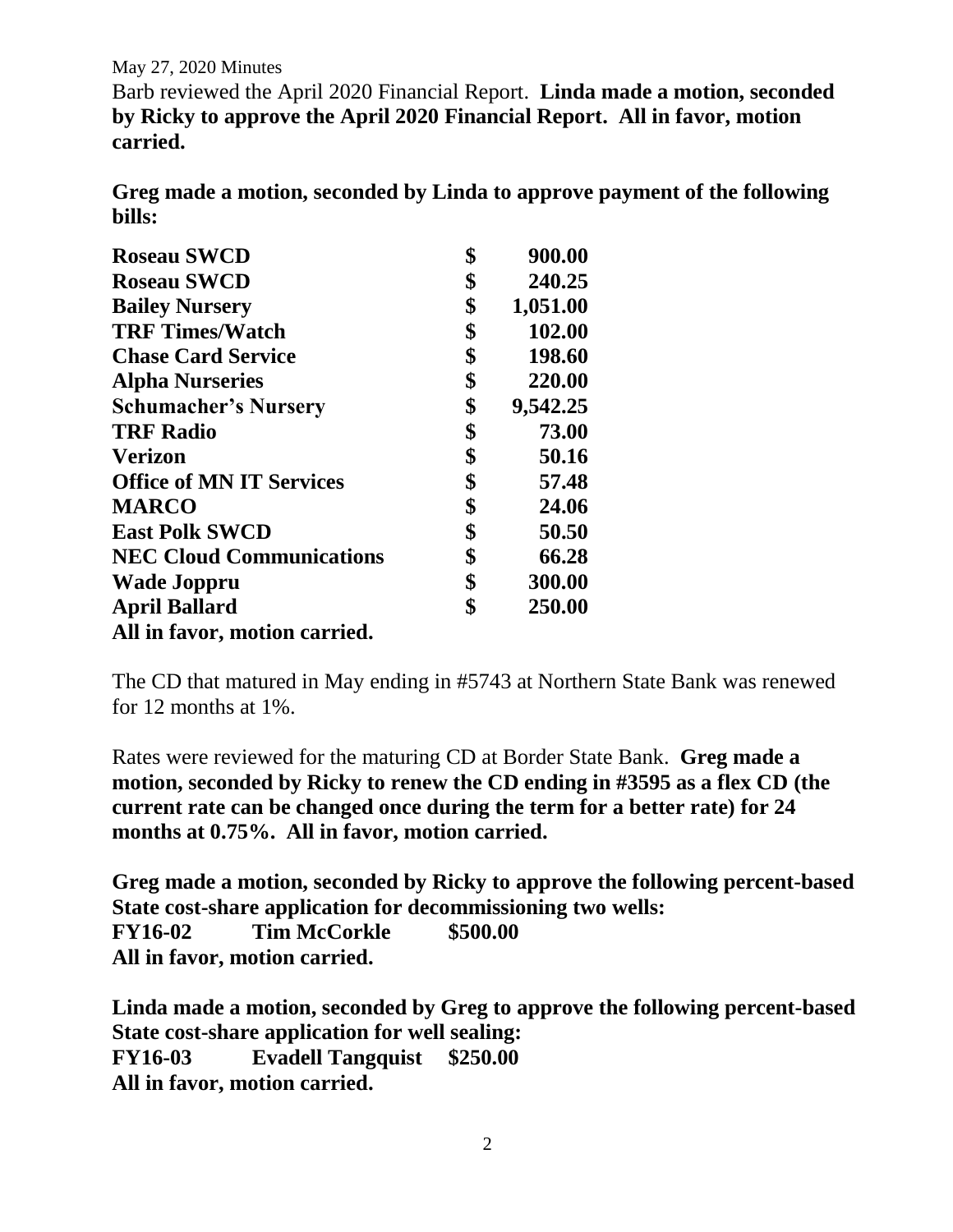May 27, 2020 Minutes

**Ricky made a motion, seconded by Linda to approve the following percent-based State cost-share application for well sealing:**

**FY16-04 George Feragen \$250.00 All in favor, motion carried.**

**Linda made a motion, seconded by Greg to cancel the following percent-based Buffer cost-share contract: BFY18-35 Harlow Johnson**

**All in favor, motion carried.**

**Ricky made a motion, seconded by Greg to make a partial payment on the following percent-based Clean Water Fund (CD96-21-16) cost-share contract for the installation of 11 SWI's:**

**CWF16-01 Pennington County \$26,702.93 All in favor, motion carried.**

Bryan explained the Erosion Control & Water Management Program Policy has an option to utilize Conservation Cost-Share (CCS) allocations for technical assistance instead of practices (with Board Conservationist approval), when requested within the first year of funding, if:

- 1. Other non-state funds will be leveraged and the SWCD couldn't do the project otherwise; or
- 2. Funds are used on a project that is CCS Program or EQIP eligible and their most recent financial report indicates less than an 18-month fund balance.

**Greg made a motion, seconded by Linda to request the use of FY2020 Conservation Cost Share Grant funds in the amount of \$11,038.00 for technical assistance (staff salaries) instead of practices. Technical assistance will be provided for developing grazing plans; survey, design, and construction inspection of SWI's; and tree plantings eligible for EQIP. All in favor, motion carried.**

Grant joined the video conference at 9:30 a.m.

Barb stated the SWCD Annual Banquet and awards presentation had to be canceled this year because of the COVID-19 pandemic. As such, the 2019 Rural Beautification winners, the 2019 Outstanding Conservationists, and the 2020 Poster Contest winners have not been honored for their accomplishments. Barb brought forth the idea of presenting the awards to these winners during the 2021 Annual Banquet next year. The Board felt this was a good option.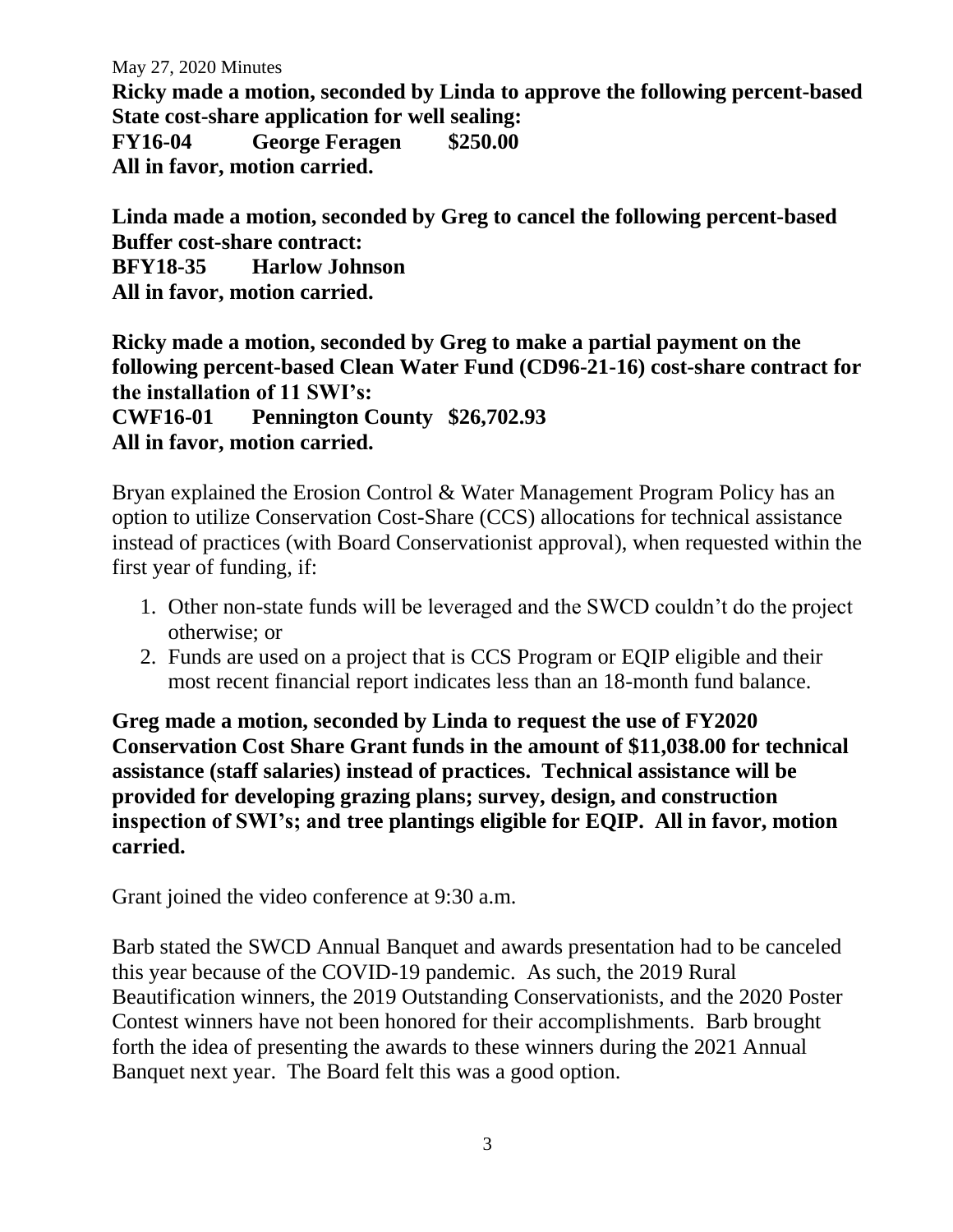#### May 27, 2020 Minutes

Donna informed the Board she had been working on coordinating a summer project tour for this year. However, because of the uncertainty of the COVID-19 outbreak, she recommended canceling the tour for this year and rescheduling in 2021. The Board agreed.

# **Linda made a motion, seconded by Grant to approve Bryan Malone's Ecological Sciences Job Approval Authority. All in favor, motion carried.**

Bryanna asked the Board about their preference for the wrap on the North Country Outdoors Radio (NCOR) Jeep. The proposed wrap by NCOR had a bobber on it and the logo on the hood of the vehicle or we could use the billboard photo from Hwy 32 and put the logo on the spare tire as the billboard sign has our logo on it. After a bit of discussion, the Board decided to go with the NCOR proposal and putting the SWCD logo on the hood of the car. Bryanna will inform Curt Quesnell of the decision.

Bryan explained the resolution process will begin shortly. Any changes that the Board would like to see made should be incorporated into a resolution for the June Board Meeting. District resolutions will be submitted to Paul Krabbenhoft by July 1<sup>st</sup>. He will compile the list and send it out to the Districts to vote on in July. Results need to be returned to him by August 1<sup>st</sup>. The Board would like to see State costshare money available for use on farmstead windbreak practices. Bryan and Barb will work on preparing the resolution for the next meeting.

The Thief River Falls Area Food Shelf requested a donation of 200 feet of weed barrier fabric for a tree planting in the community garden. Bryan informed the Board a bunch of 20-foot scrap pieces that were not being used were given to the Food Shelf for this project. The Board supported the donation.

A draft resolution supporting the Middle-Snake-Tamarac Rivers Watershed 1W1P project was presented to the Board for review. **Grant made a motion, seconded by Ricky to sign the Pennington SWCD Resolution after amending the last paragraph to read, "BE IT FURTHER RESOLVED that the Pennington SWCD supports an application to the Board of Water and Soil Resources for a planning grant to develop a comprehensive watershed management plan and supports participation on the advisory committee to collaborate with stakeholders on this effort, pending selection as a recipient of a planning grant." All in favor, motion carried.**

Ricky Peterson, Vice-Chair, took over the meeting at this time as Brenda had to leave.